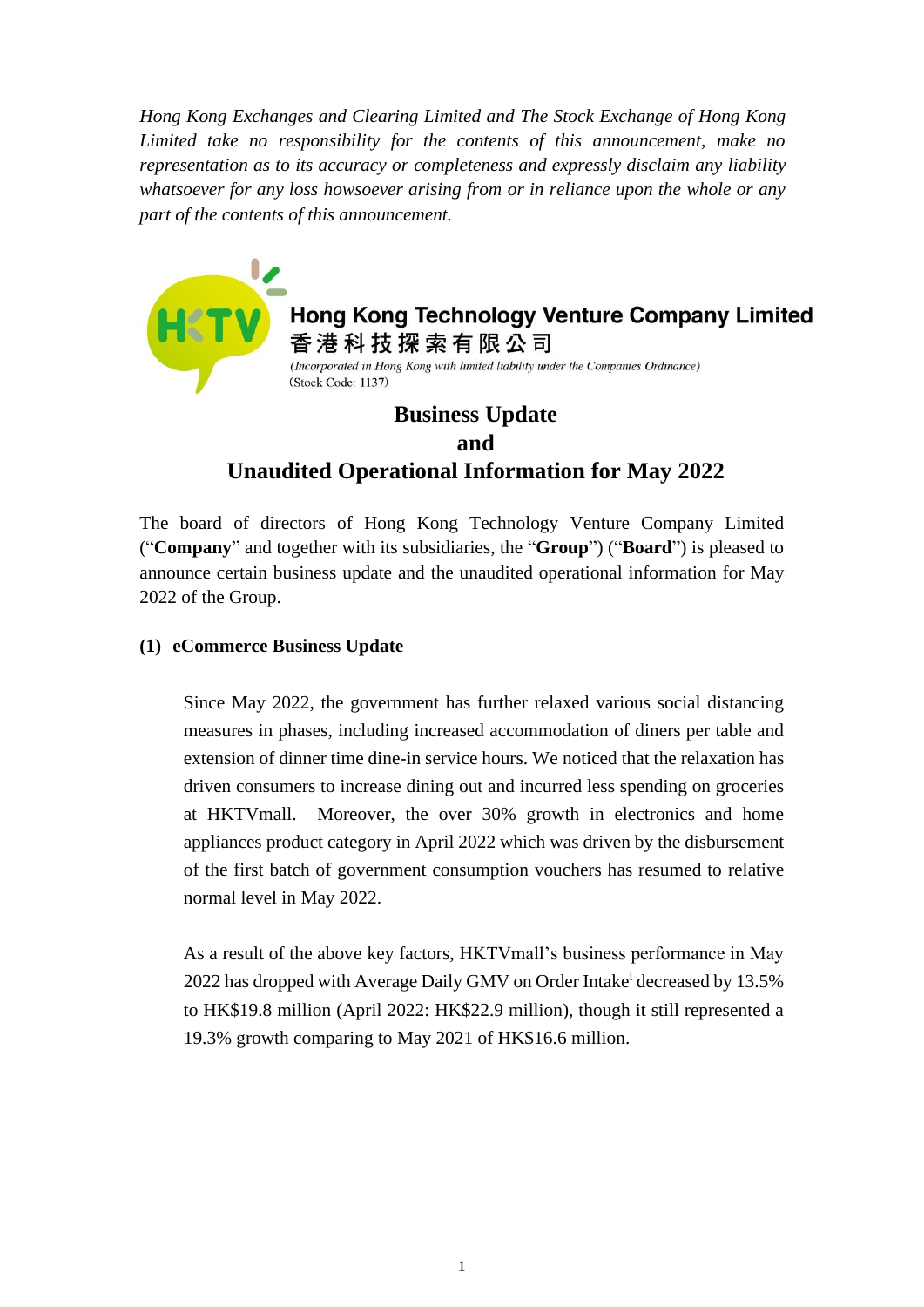## **(2) The unaudited operational information of the Group's eCommerce business including online shopping platform and offline business (excluding the sales of HKTVmall cash vouchers) for May 2022 is summarised as below:**

|                                                                                                | In the month of     |                           |                     | <b>Change in Percentage</b>                                |                                       |
|------------------------------------------------------------------------------------------------|---------------------|---------------------------|---------------------|------------------------------------------------------------|---------------------------------------|
|                                                                                                | May<br>2022         | April<br>2022             | May<br>2021         | <b>May 2022 vs</b><br>April 2022                           | <b>May 2022 vs</b><br><b>May 2021</b> |
| Average daily order number<br>(rounded to the nearest hundred)                                 | 45,800              | 48,300                    | 38,000              | $(5.2\%)$                                                  | 20.5%                                 |
| Average order value<br>(rounded to the nearest dollar)                                         | HK\$431             | HK\$474                   | HK\$436             | $(9.1\%)$                                                  | $(1.1\%)$                             |
| Average Daily GMV on Order<br>Intake <sup>i</sup> (rounded to the nearest<br>hundred thousand) | HK\$19.8<br>million | HK\$22.9<br>million       | HK\$16.6<br>million | $(13.5\%)$                                                 | 19.3%                                 |
| Monthly GMV on Order Intake <sup>i</sup><br>(rounded to the nearest million)                   | HK\$613<br>million  | <b>HK\$687</b><br>million | HK\$514<br>million  | $(10.8\%)$                                                 | 19.3%                                 |
|                                                                                                |                     |                           |                     | $T_{\text{max}}$ and $T_{\text{max}}$ and $T_{\text{max}}$ |                                       |

|                                                                                                 |                 | 'n the month of |                 |
|-------------------------------------------------------------------------------------------------|-----------------|-----------------|-----------------|
|                                                                                                 | <b>May 2022</b> | April 2022      | <b>May 2021</b> |
| Number of unique customers who made purchases<br>at HKTV mall (rounded to the nearest thousand) | 516,000         | 538,000         | 460,000         |
|                                                                                                 |                 | In the month of |                 |
|                                                                                                 | <b>May 2022</b> | April 2022      | <b>May 2021</b> |
| Monthly Active App Users <sup>ii</sup> (rounded to the                                          |                 |                 |                 |
| nearest thousand)                                                                               | 1,505,000       | 1,577,000       | 1,423,000       |

**The Board wishes to remind shareholders and potential investors of the securities of the Company that the above information is unaudited and is based on preliminary internal information of the Group, which may differ from figures to be disclosed in the audited or unaudited consolidated financial statements to be published by the Company on an annual or half-yearly basis due to various uncertainties during the process of collating such information.**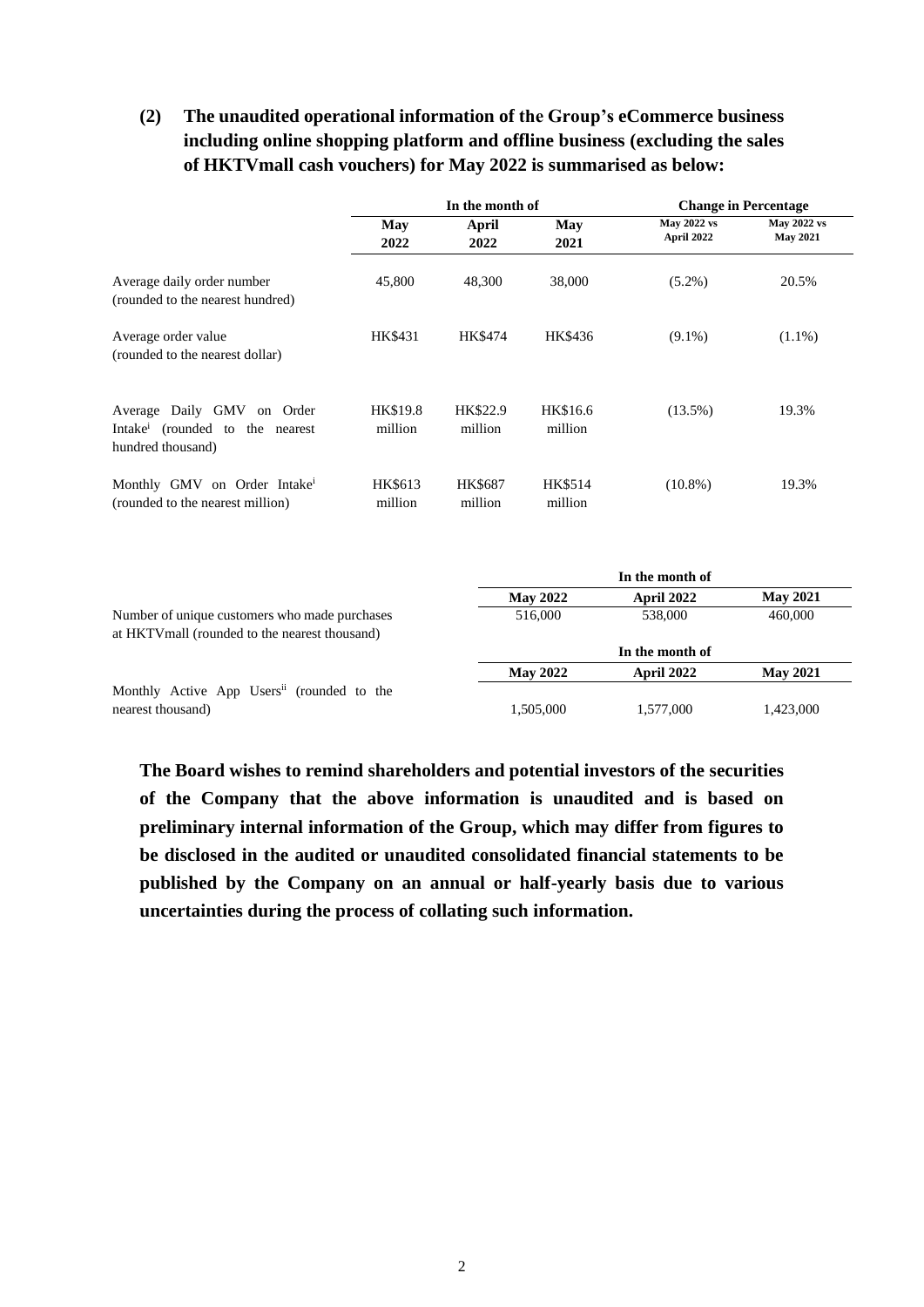**Shareholders and potential investors of the Company are cautioned not to unduly rely on such information and are advised to exercise caution in dealing in the Company's securities.**

> By Order of the Board **Hong Kong Technology Venture Company Limited Cheung Chi Kin, Paul** *Chairman*

Hong Kong, 10 June 2022

*As at the date of this announcement, the Board comprises:*

*Executive Directors: Mr. Cheung Chi Kin, Paul (Chairman) Mr. Wong Wai Kay, Ricky (Vice Chairman and Group Chief Executive Officer) Ms. Wong Nga Lai, Alice (Group Chief Financial Officer and Company Secretary) Mr. Lau Chi Kong (Chief Executive Officer (International Business)) Ms. Zhou Huijing (Chief Executive Officer (Hong Kong))*

*Independent Non-executive Directors: Mr. Lee Hon Ying, John Mr. Peh Jefferson Tun Lu Mr. Mak Wing Sum, Alvin*